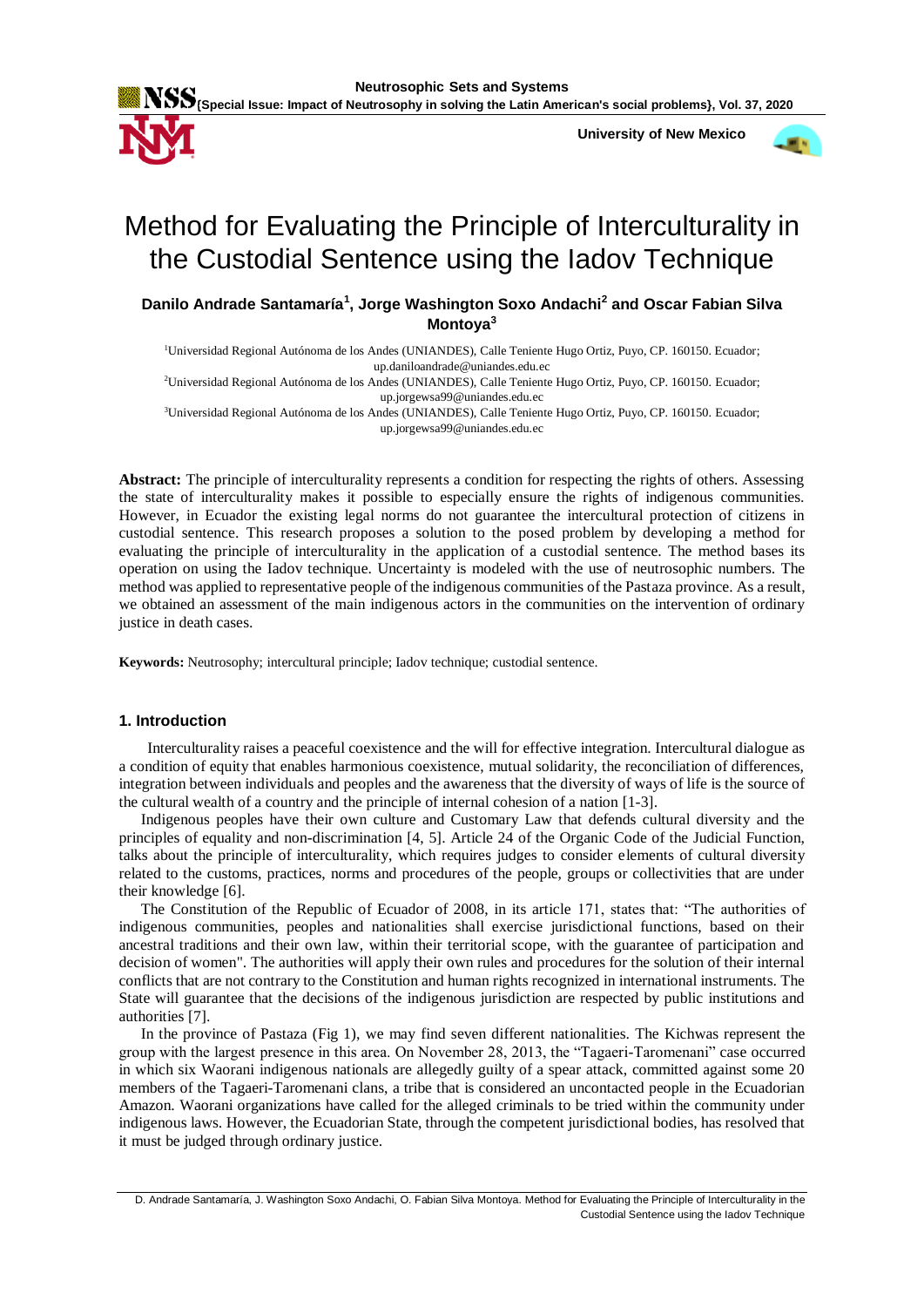

**Figure 1.** Pastaza Province

Based on the situation described above, this research aims to develop a method for evaluating the principle of interculturality in the custodial sentence.

#### **2. Preliminaries**

This section introduces the main theoretical references on the object of study and the different concepts that facilitate the understanding of the investigation. It begins with the references of the principle of interculturality. A description of the deprivation of liberty within the framework of interculturality is also covered.

#### **2.1. Principle of interculturality**

Interculturality implies a process of communication between people and groups with different identities, dialogue with others on an equal footing, a relationship of respect for diversity and a desire for mutual enrichment with the exchange of knowledge and experiences. Interculturality supports a humanism of reunion and peaceful coexistence; the will for effective integration.

Intercultural dialogue starts from the circumstance that neither group is above the other, condition of equity that enables harmonious coexistence, mutual solidarity, the reconciliation of differences, integration between individuals and peoples and the awareness that the diversity of ways of life is the source of the cultural wealth of a country and the principle of internal cohesion of a nation [\[8,](#page-5-2) [9\]](#page-5-3).

Interculturality implies understanding that the dignity of indigenous people and peoples is contained in the set of fundamental rights and freedoms that Positive Law determines, but also, in their own culture and their Customary Law. For the respect and defense of cultural diversity, it is essential to take into account the principles of equality and non-discrimination.

## **3. Design of the method for the assessment of interculturality in custodial sentences**

Obtaining information about a certain phenomenon can be complex. The method for assessing the custodial sentence represents a group decision-making problem [\[10,](#page-5-4) [11\]](#page-5-5). It is based on using methods and techniques to support decision making [\[12,](#page-5-6) [13\]](#page-5-7). The Iadov technique is used as an alternative in the method inference process.

Using the Iadov technique, an indirect route is established for the study of satisfaction. The criteria used are based on the relationships established between the three closed questions, which are inserted within a questionnaire and whose relationship the respondent does not know [\[14-16\]](#page-5-8). The technique is based on the application of a survey made up of closed and open questions [\[17,](#page-5-9) [18\]](#page-5-10). The three closed questions establish a relationship in the Iadov Logical Table [\[19\]](#page-5-11), indicating the scale of individual satisfaction of each respondent, while open questions allow to delve into the positive elements and the recommendations or insufficiencies of the proposal being evaluated [\[20,](#page-5-12) [21\]](#page-5-13).

D. Andrade Santamaría, J. Washington Soxo Andachi, O. Fabian Silva Montoya. Method for Evaluating the Principle of Interculturality in the Custodial Sentence using the Iadov Technique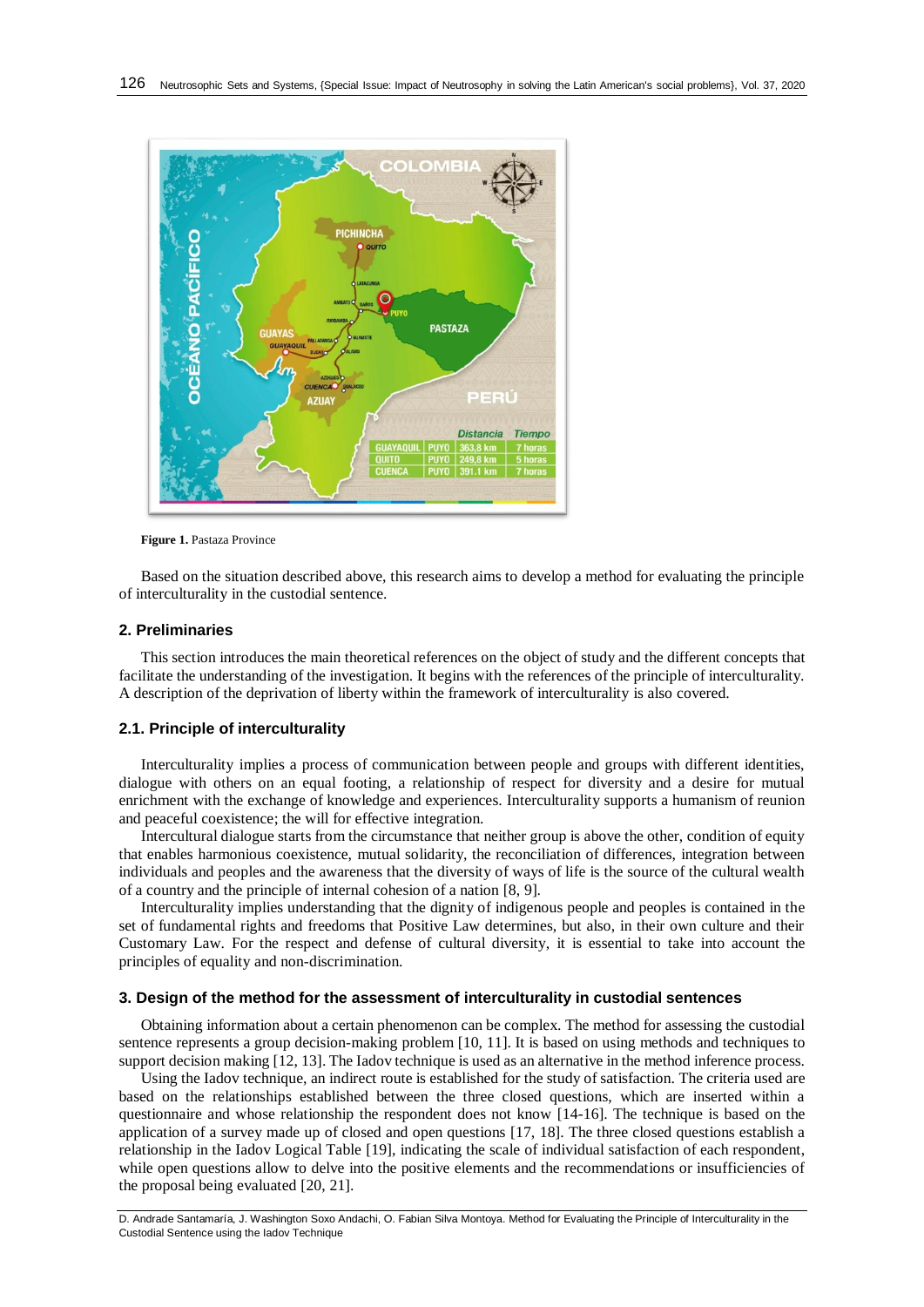The technique has been used to model uncertainty with the use of neutrosophic numbers [\[13,](#page-5-7) [22,](#page-5-14) [23\]](#page-5-15). A neutrosophic number is defined as: Let  $N = \{(T, I, F): T, I, F \subseteq [0, 1] \in \mathbb{N} \}$  a neutrosophic valuation is a mapping of a group of formulas proportional to N, that is, for each statement p we have:

$$
v \quad (p) \quad = \quad (T, I, F) \tag{1}
$$

In order to facilitate practical application to decision-making and engineering problems, the proposal of the Single Valued Neutrosophic (SVN) sets was made [\[24\]](#page-5-16) which allows the use of linguistic variables [\[25,](#page-5-17) [26\]](#page-5-18) that increase the interpretability in the recommendation models and the use of indeterminacy [\[27\]](#page-6-0).

Let X be a universe of discourse. An SVN over X is an object of the form.

$$
A = \{ (x, u_A(x), r_A(x), v_A(x)) : x \in X \} d \tag{2}
$$

Where  $u_A(x): X \to [0,1], r_A(x): X \to [0,1]$  y  $v_A(x): X \to [0,1]$  with  $0 \le u_A(x) + r_A(x) +$  $v_A(x)$ :≤ 3 for all x∈X. The interval  $u_A(x)$ ,  $r_A(x)$  and  $v_A(x)$  denote the memberships to true, indeterminate, and false of x in A, respectively. For convenience, an SVN number will be expressed as  $A = (a, b, c)$ , where a, *b*,  $c \in [0,1]$ , and +  $b + c \leq 3$  [\[28\]](#page-6-1).

Neutrosophic Numbers are those satisfying Equation 3 [\[21,](#page-5-13) [29\]](#page-6-2)  $a + bI$  (3)

Where a, b are real numbers, and I is indeterminacy part, such that  $I^2 = I$  and  $0 \cdot I = 0$ . If the coefficients a and b are real, then  $a + bI$  is called Neutrosophic Real Number.

Given  $N_1 = a_1 + b_1 I$  and  $N_2 = a_2 + b_2 I$  two neutrosophic numbers, some operations between them are defined as follows:

 $N_1 + N_2 = a_1 + a_2 + (b_1 + b_2)$ I (Addition);  $N_1 - N_2 = a_1 - a_2 + (b_1 - b_2)I$  (Difference),  $N_1 \times N_2 = a_1 a_2 + (a_1 b_2 + b_1 a_2 + b_1 b_2)$  (Multiplication),<br> $N_1 = a_1 + b_1 I = a_1 + a_2 b_1 - a_1 b_2$  (Division)  $\frac{N_1}{N_2} = \frac{a_1 + b_1 I}{a_2 + b_2 I}$  $\frac{a_1+b_1I}{a_2+b_2I} = \frac{a_1}{a_2}$  $\frac{a_1}{a_2} + \frac{a_2b_1 - a_1b_2}{a_2(a_2+b_2)}$  $\frac{a_2b_1-a_1b_2}{a_2(a_2+b_2)}$  [ (Division).

For the evaluation, a set of linguistic terms that represent neutrosophic values are used, which corresponds to an absolute value. Table 1 presents the assessment scale used.

| <b>Language labels represented</b> | <b>SVN number/ Neutrosophic</b><br><b>Number</b> | <b>Value</b> |
|------------------------------------|--------------------------------------------------|--------------|
| <b>Clear satisfaction</b>          | (1, 0, 0)                                        |              |
| More satisfied than dissatisfied   | (1, 0.25, 0.25)                                  |              |
| Not defined                        |                                                  |              |
| More dissatisfied than satisfied   | (0.25, 0.25, 1)                                  | 4            |
| <b>Clear dissatisfaction</b>       | (0,0,1)                                          |              |
| <b>Contradictory</b>               | (1,0,1)                                          | 6            |

**Table 1.** Set of terms used as a rating scale.

# **4. Application of the method for the valuation of custodial sentences**

For the implementation of the proposed method, a multi-expert approach was used. The province of Pastaza, which represents the highest concentration of Kichwas in the region, was used as the object of study. A questionnaire was applied to the main Kichwa patriarchs. The purpose of the instrument carried out was to estimate the satisfaction of the patriarchs on the exclusive sentence.

The sample used for the development of the activity was made up of 12 Kichwa patriarchs. The evaluated variables were:

Satisfaction about the application of the principle of interculturality by the Ecuadorian government.

Satisfaction regarding the determination in decision-making of exclusive sentences of members of the Kichwas tribe.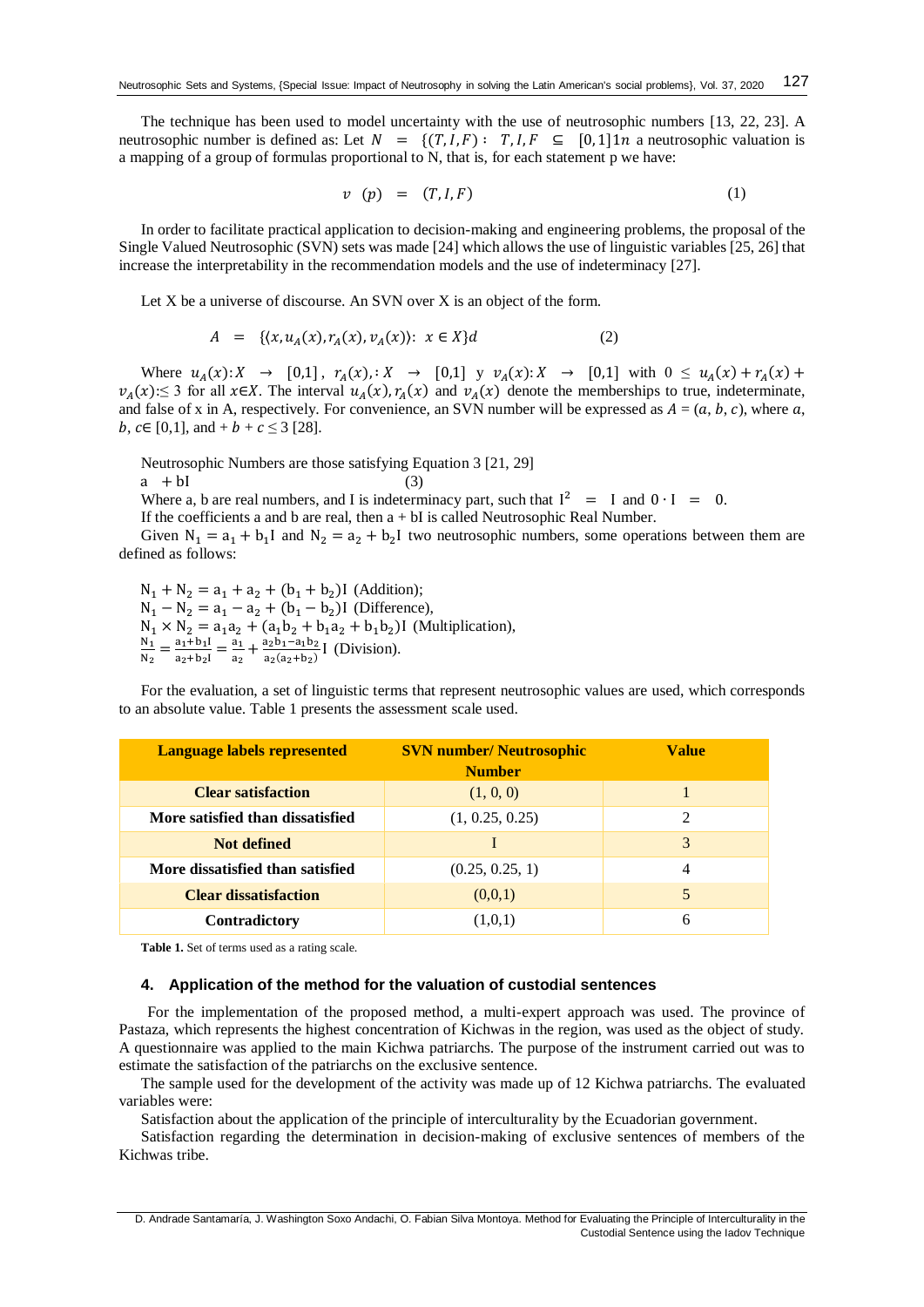The results of the preferences of the set of Kichwas patriarchs that intervened in the process, are analyzed using the Iadov's Logical Table proposed in Table 2 [\[30\]](#page-6-3).

|                                                                                                                            | Do.                                                                                                                           |                |           |            | <b>vou consider correct the principle of interculturality</b><br><b>implemented by the Ecuadorian government?</b> |                |            |                 |                |
|----------------------------------------------------------------------------------------------------------------------------|-------------------------------------------------------------------------------------------------------------------------------|----------------|-----------|------------|-------------------------------------------------------------------------------------------------------------------|----------------|------------|-----------------|----------------|
| What is your opinion on the                                                                                                |                                                                                                                               | Do not         |           |            | I don't know                                                                                                      |                |            | <b>Yes</b>      |                |
| policy implemented by the<br><b>Ecuadorian</b><br>government                                                               | Do you consider the protection that indigenous communities possess<br>adequate to exercise their right of self-determination? |                |           |            |                                                                                                                   |                |            |                 |                |
| regarding<br>the<br>custodial<br>sentence within the framework<br>of<br>the<br>of<br><i>principle</i><br>interculturality? | <b>Yes</b>                                                                                                                    | don't<br>know  | Do<br>not | <b>Yes</b> | I don't<br>know                                                                                                   | Do<br>not      | <b>Yes</b> | I don't<br>know | Do<br>not      |
| I like it very much                                                                                                        |                                                                                                                               | 2              | 6         | 2          | 2                                                                                                                 | 6              | 6          | 6               | 6              |
| I do not like it very much                                                                                                 | $\overline{2}$                                                                                                                | $\mathfrak{D}$ | 3         | 2          | 3                                                                                                                 | 3              | 6          | 3               | 6              |
| I do not care                                                                                                              | 3                                                                                                                             | 3              | 3         | 3          | 3                                                                                                                 | 3              | 3          | 3               | 3              |
| I dislike it more than I like it                                                                                           | 6                                                                                                                             | 3              | 6         | 3          | $\overline{4}$                                                                                                    | $\overline{4}$ | 3          | $\overline{4}$  | $\overline{4}$ |
| I do not like                                                                                                              | 6                                                                                                                             | 6              | 6         | 6          | 4                                                                                                                 | 4              | 6          | 4               | 6              |
| I do not know what to say                                                                                                  | $\overline{2}$                                                                                                                | 3              | 6         | 3          | 3                                                                                                                 | 3              | 6          | 3               | 4              |

**Table 2**. Iadov's Logical Table.

In order to obtain the group satisfaction index (GSI), we worked with the different levels of satisfaction that are expressed on the numerical scale 1 and -1 as reported in Table 3.

| <b>Language labels to be represented</b> | Value    |
|------------------------------------------|----------|
| Maximum satisfaction                     | 1        |
| More satisfied than dissatisfied         | 0.5      |
| Undefined and contradictory              | $\Omega$ |
| More dissatisfied than satisfied         | $-0.5$   |
| Maximum dissatisfaction                  | $-1$     |

**Table 3**. Set of terms used as level of satisfaction.

Once the surveys were applied, we obtained on the individual satisfaction scale results shown in Table 4:

| <b>Satisfaction level</b>         | <b>Quantity</b> | <b>Percent</b> |
|-----------------------------------|-----------------|----------------|
| <b>Maximum satisfaction</b>       | $\Omega$        | $\theta$       |
| More satisfied than dissatisfied  |                 | $\theta$       |
| <b>Undefined or contradictory</b> |                 | 8.33 %         |
| More dissatisfied than satisfied  |                 | 25,00 %        |
| <b>Maximum dissatisfaction</b>    | 8               | 66.66 %        |

**Table 4.** Result of satisfaction on the application of the Iadov technique.

The application of the technique allowed us to obtain the Group Satisfaction Index (GSI), which represents a parameter attributed to the agreement of the group of users to whom the instrument was applied. GSI is determined by equation 3.

$$
GSI = \frac{A(+1) + B(0.5) + C(0) - D(0.5) + E(-1)}{N}
$$
\n(3)

Where:

A, B, C, D, E: represents the number of subjects with an individual index 1,2, (3 o 6), 4,5. N: represents the total number of users in the group.

The Group Satisfaction Index values range between +1 and -1 as in figure 2. Values between -1 and -0.5 indicate dissatisfaction, values between -0.49 and 0.49 show contradictions due to what is expressed as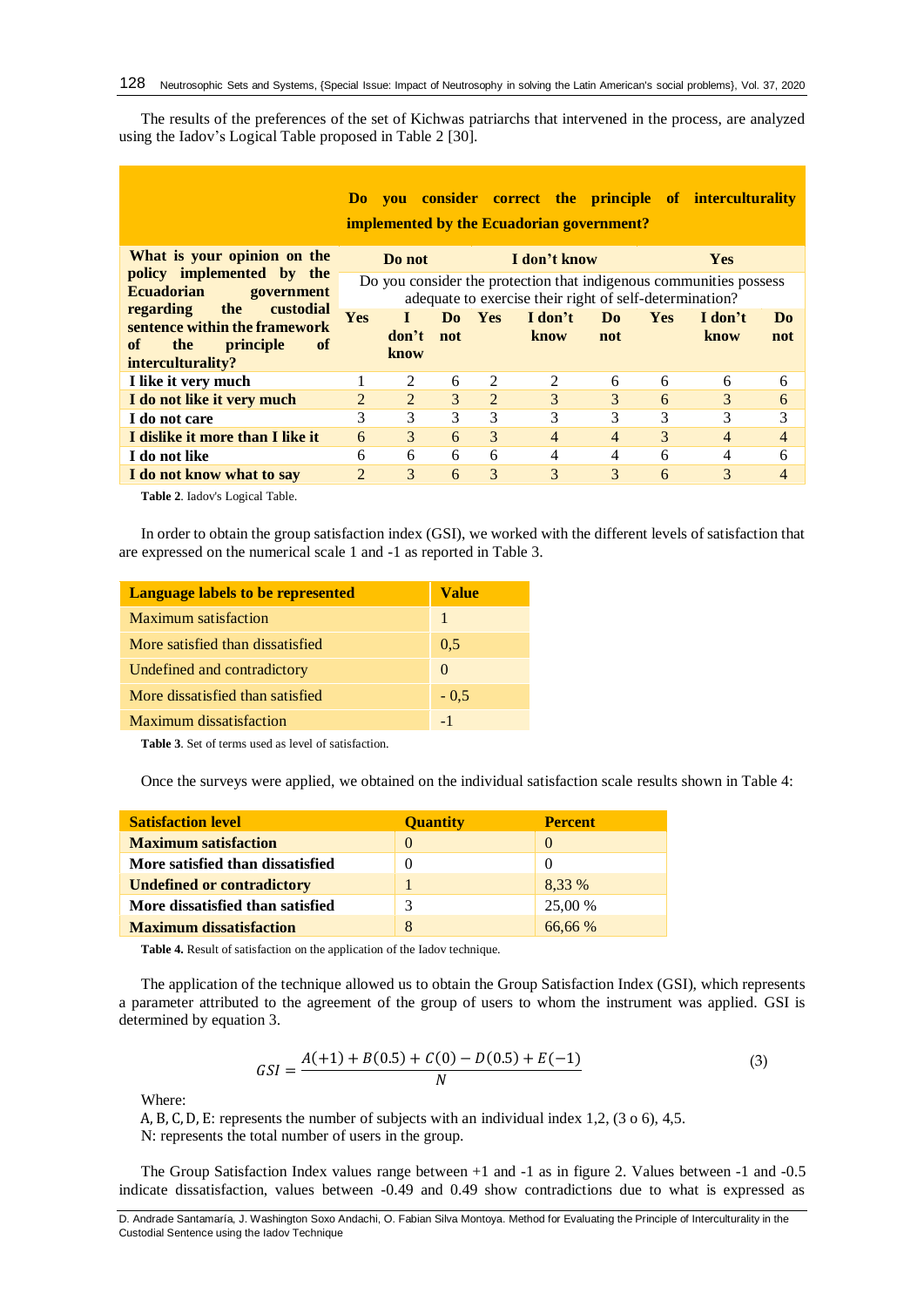dissatisfaction and values between 0.5 and 1 indicate that there is satisfaction. Figure 2 shows a scale with the domain of values used to perform the valuation.



**Figure 2:** Satisfaction scale.

The processing of the method yielded a  $GSI = 0.37$ , considering that there is dissatisfaction. After obtaining an unsatisfactory GSI, the following analysis is performed:

The criteria of the respondents regarding the question whether "Do you consider correct the principle of interculturality implemented by the Ecuadorian government?", obtained an undefined or contradictory value of 0%, 8.33% considered it more dissatisfied than satisfied and 91.33% thought there was a maximum dissatisfaction.

Regarding question "What is your opinion on the policy implemented by the Ecuadorian government regarding the custodial sentence within the framework of the principle of interculturality?", results indicate an undefined or contradictory value of 8.33%, 25.00% rate it as more dissatisfied than satisfied and 66.66% considered it as maximum dissatisfaction.

Regarding whether "Do you consider the protection that indigenous communities have adequate to exercise their right of self-determination?" It was considered as maximum dissatisfaction by 100% of respondents.

In addition to the dissatisfaction obtained, the following elements could be identified through open questions:

That in the measures the principle of interculturality is not well implemented to guarantee respect for indigenous determination.

That implementations on criminal law applied in Ecuador that affect the Kichwas communities be extended.

## **Conclusions**

This investigation proposed a method for evaluating the principle of interculturality in the custodial sentence. The proposed method obtained an evaluation process by applying the Iadov technique while modeling the problem through neutrosophic numbers [\[31\]](#page-6-4).

As a result, the method obtained the criteria issued by the main Kichwa patriarchs for the assessment of the principle of interculturality. This result, quantified by the method, was assessed by a satisfaction index that corresponds to high dissatisfaction.

As a final assessment of the application of the technique, we can conclude that the criteria issued and the results obtained using the Iadov technique corroborated that the application of the exclusive judgment does not correspond to the principle of interculturality.

#### **References**

- <span id="page-4-0"></span>1. J. Litzenberg, "'Official language for intercultural ties': Cultural concessions and strategic roles of Ecuadorian Kichwa in developing institutional identities," *Linguistic Landscape,* vol. 4, no. 2, pp. 153-177, 2018.
- 2. J. Collado-Ruano, M. Madroñero-Morillo, and F. Álvarez-González, "Training Transdisciplinary Educators: Intercultural Learning and Regenerative Practices in Ecuador," *Studies in Philosophy and Education,* vol. 38, no. 2, pp. 177-194, 2019.
- 3. C. Tym, "Shuar People's Healing Practices in the Ecuadorian Amazon as a Guide to State Interculturality: An Epistemic Case for Indigenous Institutions," 2017.
- <span id="page-4-1"></span>4. J. Van Kesteren, "Public attitudes and sentencing policies across the world," *European Journal on Criminal Policy and Research,* vol. 15, no. 1-2, pp. 25-46, 2009.
- <span id="page-4-2"></span>5. L. Almeida, "Women's imprisonment: Who they are and how they live in a prison in Ecuador?," *URVIO Revista Latinoamericana de Estudios de Seguridad*, no. 21, pp. 240-256, 2017.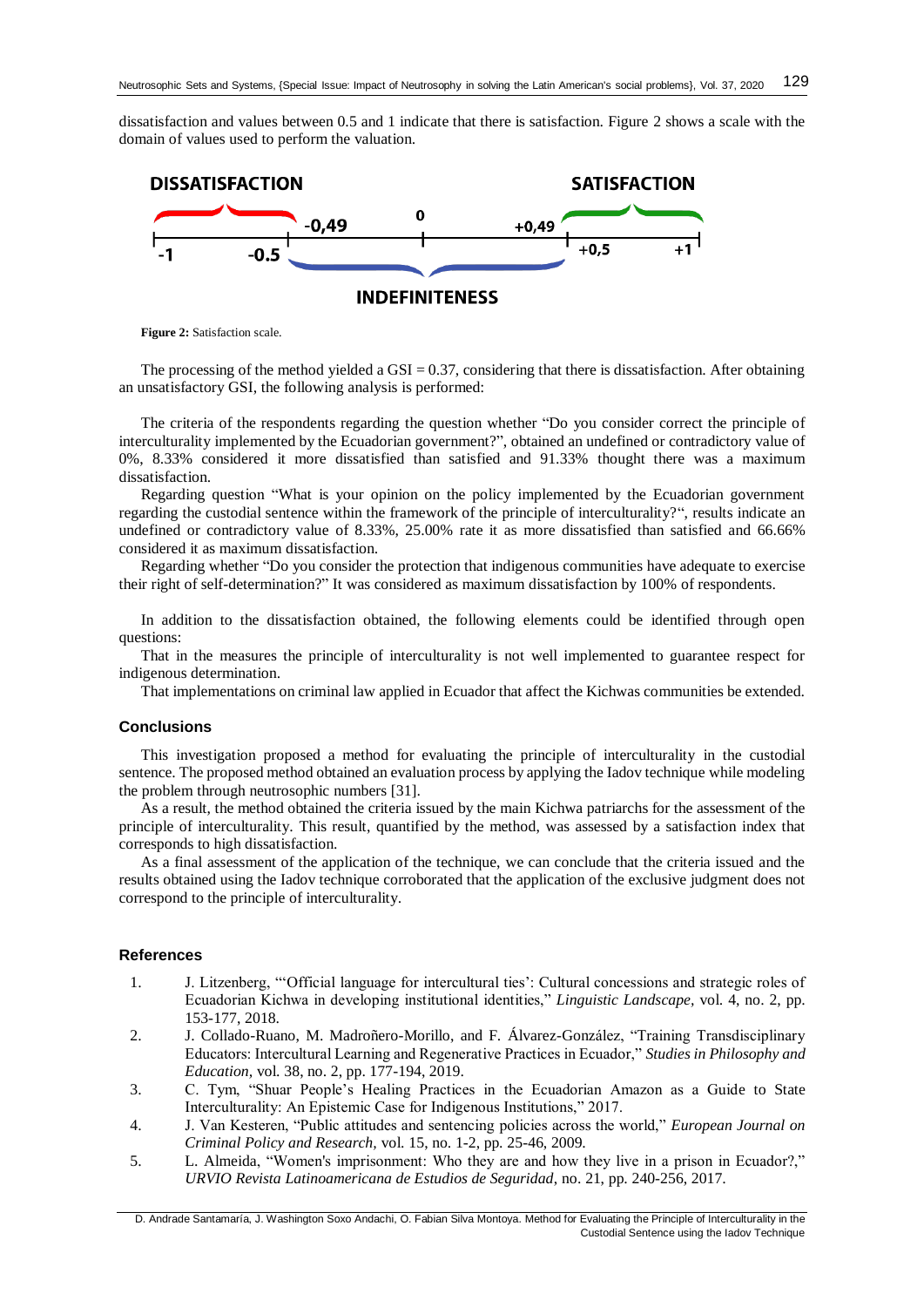- <span id="page-5-0"></span>6. C. O. D. L. F. JUDICIAL, "Código Orgánico de la función judicial," *Quito-Ecuador: Corporación de Estudios y Publicaciones*, 2009.
- <span id="page-5-1"></span>7. G. Harris, "Sentencing for drug offences in England and Wales," *Available at SSRN 1909946*, 2010.
- <span id="page-5-2"></span>8. T. Veintie, "Revival and regeneration of Indigenous knowledge in intercultural bilingual teacher education: A study in the Ecuadorian Amazonia," *Helsinki Studies in Education*, 2018.
- <span id="page-5-3"></span>9. B. M. Roca, M. E. R. Machado, V. V. Delgado, and J. Z. Mazacon, "Education in moral values for intercultural coexistence," *Revista Conrado,* vol. 15, no. 68, pp. 214-221, 2019.
- <span id="page-5-4"></span>10. M. Leyva-Vázquez, F. Smarandache, and J. E. Ricardo, "Artificial intelligence: challenges, perspectives and neutrosophy role.(Master Conference)," *Dilemas Contemporáneos: Educación, Política y Valore,* vol. 6, no. Special, 2018.
- <span id="page-5-5"></span>11. J. C. S. Morán, J. F. E. Chuga, and W. M. Arias, "Neutrosophic statistics applied to the analysis of socially responsible participation in the community," *Neutrosophic Sets and Systems, Book Series, Vol. 26, 2019: An International Book Series in Information Science and Engineering,* vol. 26, pp. 18.
- <span id="page-5-6"></span>12. A. R. Hernández-Leonard, "Evaluación de la satisfacción con el servicio de capacitación del INIMET," *Boletín Científico Técnico INIMET*, no. 1, pp. 18-27, 2013.
- <span id="page-5-7"></span>13. M. A. C. Ramírez, J. C. d. J. A. Añez, O. I. Ronquillo, R. G. H. Q. Riera, Á. A. R. Vera, J. C. T. Cegarra, and P. M. O. Sotomayor, "Pestel based on neutrosophic cognitive maps to," *Neutrosophic Sets and Systems, Book Series, Vol. 26, 2019: An International Book Series in Information Science and Engineering,* vol. 26, pp. 61, 2019.
- <span id="page-5-8"></span>14. A. Andino Herrera, M. Cuenca Díaz, H. Paronyan, and V. Murillo, "Use of the neutrosophic IADOV technique to diagnose the real state of citizen participation and social control, exercised by young people in Ecuador," *Neutrosophic Sets & Systems,* vol. 26, 2019.
- 15. I. Martillo Alchundia, J. Alvarado Zabala, and C. Yance Carvajal, "Alternativas ambientales para el tratamiento de los desechos tecnológicos," *Contribuciones a las Ciencias Sociales*, no. noviembre, 2018.
- 16. A. A. Herrera, M. C. Díaz, H. Paronyan, and V. Murillo, "Use of the neutrosophic IADOV technique to diagnose the real state of citizen participation and social control exercised by young people in Ecuador," *Neutrosophic Sets and Systems,* vol. 26, no. 1, pp. 25, 2019.
- <span id="page-5-9"></span>17. J. CASTILLO, and O. GINORIS, "Formación y desarrollo de los intereses profesionales pedagógicos en los estudiantes de primer año de la licenciatura en educación como inductores del aprendizaje autodidacto. ," *Instituto superior pedagógico "Juan Marinello"*, 2005.
- <span id="page-5-10"></span>18. O. Mar, S. I, and J. Gulín. "Competency assessment model for a virtual laboratory system and distance using fuzzy cognitive map," No. 2, Vol. 38; http://rev-inv-ope.univparis1.fr/files/38217/38217-07.pdf.
- <span id="page-5-11"></span>19. A. LÓPEZ , and V. GONZÁLEZ, "La técnica de Iadov una aplicación para el estudio de la satisfacción de los alumnos por las clases de educación física " *Revista Digital - Buenos Aires*, 2002.
- <span id="page-5-12"></span>20. D. V. Ponce Ruiz, J. C. Albarracín Matute, E. J. Jalón Arias, L. O. Albarracín Zambrano, L. J. Molina Chalacán, Í. M. Serrano Quevedo, and A. R. Zuñiga Paredes, "Softcomputing in neutrosophic linguistic modeling for the treatment of uncertainty in information retrieval," *Neutrosophic Sets & Systems,* vol. 26, 2019.
- <span id="page-5-13"></span>21. R. G. Ortega, M. Rodríguez, M. L. Vázquez, and J. E. Ricardo, "Pestel analysis based on neutrosophic cognitive maps and neutrosophic numbers for the sinos river basin management," *Neutrosophic Sets and Systems,* vol. 26, no. 1, pp. 16, 2019.
- <span id="page-5-14"></span>22. L. K. Á. Gómez, D. A. V. Intriago, A. M. I. Morán, L. R. M. Gómez, J. A. A. Armas, M. A. M. Alcívar, and L. K. B. Villanueva, "Use of neutrosophy for the detection of operational risk in corporate financial management for administrative," *Neutrosophic Sets and Systems, Book Series, Vol. 26, 2019: An International Book Series in Information Science and Engineering,* vol. 26, pp. 75, 2019.
- <span id="page-5-15"></span>23. K. L. Fernández Rodríguez, G. A. Peña, M. T. Ortiz Luzuriaga, Y. Ramos López, G. E. Cevallos Uve, E. E. Obaco Soto, and C. F. Rey Suquilanda, "Neutrosophic model to measure the impact of management projects on the process of pedagogical-research training," *Neutrosophic Sets & Systems,* vol. 26, 2019.
- <span id="page-5-16"></span>24. H. Wang, F. Smarandache, Y. Zhang, and R. Sunderraman, "SINGLE VALUED NEUTROSOPHIC SETS," *Review of the Air Force Academy*, no. 1, pp. 10, 2010.
- <span id="page-5-17"></span>25. M. Y. L. Vázquez, K. Y. P. Teurel, A. F. Estrada, and J. G. González, "Modelo para el análisis de escenarios basados en mapas cognitivos difusos: estudio de caso en software biomédico," *Ingenieria y Universidad: Engineering for Development,* vol. 17, no. 2, pp. 375-390, 2013.
- <span id="page-5-18"></span>26. J. L. G. González, and O. Mar, "Algoritmo de clasificación genética para la generación de reglas de clasificación," *Serie Científica,* vol. 8, no. 1, 2015.